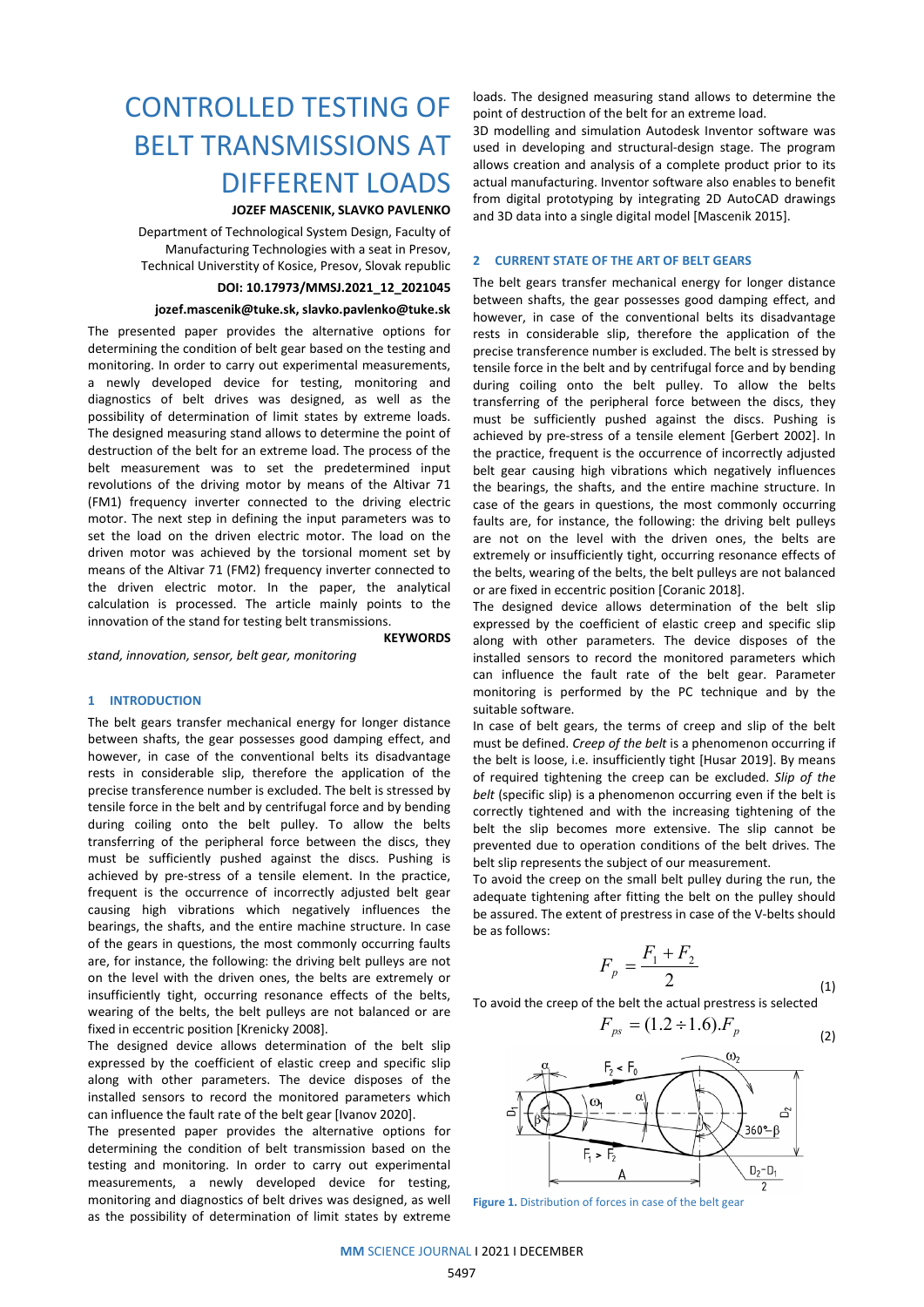The prestress, especially of the new belts is substantially more extensive in case of which the elongation during the period of the running-in must be taken into consideration. With regard to actual prestress of the belt, in the individual strands during the run, the action of forces  $F_1$ ,  $F_2$  is observed, which are bonded in reference to the following relation:

$$
F_1 = F_2 \cdot e^{f\alpha_1},\tag{3}
$$

with

*F1* - force (tension) in converging strand,

*F2* - force (tension) in diverging strand,

*f* - coefficient of friction in the key seat,

*α<sup>1</sup>* - angle of wrap of small pulley [Krenicky 2010].

Their difference determines maximal driving force *Fmax* which with the respective force relation can be transferred by the belt without the creep on the small belt pulley.

$$
F_{o1} = F_1 - F_2 = F_2(e^{f\alpha_1} - 1)
$$
\n(4)

In a similar way maximal driving force of the big belt pulley can be determined.

$$
F_{o2} = F_2 \cdot e^{f\alpha_2} \tag{5}
$$

As  $\alpha_2 > \alpha_1$ , so  $F_{o1} > F_{o2}$ . Driving force  $F_{o1}$  is given by the transferred torque as follows

$$
F_{o1} = \frac{2M_{k1}}{D_1}
$$
 [Gaspar 2021]. (6)

In case of higher peripheral velocities the effect of centrifugal force can also be observed

$$
F_{cv} = \rho \cdot S \cdot v^2 = q \cdot v^2 \tag{7}
$$

with

*S* - cross-sectional area of the belt [m2]

*q* - weight of 1m of the belt length [kg.m-1]

*v* - peripheral velocity of the belt [m.s<sup>-1</sup>]

 $\rho$  - specific weight [kg.m<sup>-3</sup>].

Gradual decrease of force (tension)  $F_1$  in the belt from the *A* point to force  $F_2$  in the *B* point of the driving belt pulley (see fig. 1) causes shortening of the belt by corresponding value of <sup>∆</sup>*l* [Jacyna 2015].

The proportional shortening expressed by the relation

$$
\varepsilon = \frac{\Delta l}{l} \tag{8}
$$

is referred to as specific slip of the belt. The belt is elongated (it creeps) on the driven belt pulley by the same length with the increase of force (tension) in the  $C$  point to the value of  $F_1$  in the *D* point (fig. 1). Coefficient  $\psi$  defined as  $\psi = (1 - \varepsilon)$  is referred to as the coefficient of elastic creep [Balta 2015].

Peripheral velocity of the small belt pulley is as follows:

$$
v_{\eta} = \frac{\pi . D_1 . n_1}{60} = \frac{D_1}{2} \omega_1 \tag{9}
$$

Elastic deformation of the belt causes lower peripheral velocity of the driven belt pulley contrary to peripheral velocity of the driving pulley.

According to the aforementioned facts the following can be proved:

$$
\nu_2 = \nu_1 (1 - \varepsilon) = \nu_1 \cdot \psi \tag{10}
$$

The gear ratio of the belt gear is given by the following relation:

$$
i = \frac{n_1}{n_2} = \frac{\omega_1}{\omega_2} = \frac{D_2}{D_1 \cdot \psi}
$$
\n(11)

The value  $\psi$  ranges usually from 0.98 to 0.99. The slip becomes extensive with the gear ratio, with velocity, and with the belt tension [Straka 2020b].

The measured parameters monitored on the device and transferred directly through a digital-to-analogue converter into the computer represent the actual revolutions of the driving belt pulley of the electric motor *n1s* and the actual revolutions of the driven belt pulley (brake)  $n_{2s}$ . On the basis of the data, the software calculates inevitable quantities the outcome of which is determination of the resulting slip of the belt gear.

The measured and the calculated parameters of the measurement of the belt slip are as follows:

 $n_{1t}$  – card revolutions of the electric motor – driving machine,

- *n1s* actual revolutions of electric motor with loading of the driving part and with the given tensioning force *FH*,
- $n<sub>2</sub>$  revolutions of the driven machine without the slip,

$$
n_2 = \frac{n_{1s}}{i_t} \tag{12}
$$

*it* - theoretical gear ratio,

$$
i_t = \frac{D_p}{d_p} \tag{13}
$$

*n2s* - actual measured revolutions of the driven machine with the slip,

*D*

<sup>∆</sup>*n2* - slip revolutions <sup>∆</sup>*n2 = n2 – n2s*,

*T* - measured time of slip revolution [s],

ξ - specific slip,

$$
\xi = \frac{60}{T.n_{\text{ls}}} i_{\text{r}}
$$
\n(14)

<sup>ψ</sup> - coefficient of elastic creep <sup>ψ</sup> *= 1 -* ξ *, i* - gear ration of the belt gear,

$$
i = \frac{D_p}{d_p \cdot \psi}
$$

and thus

$$
i = \frac{i_t}{\psi}
$$
 [Lubarda 2015]. (16)

(15)

#### **3 PRIMARY MEASURING DEVICE OF THE BELT SLIP**

The device consists of the basic frame containing a drive electric motor and a brake. The belt pulleys mounted on the electric motor shaft and the brakes are connected by the V-belt and thus together they form the belt gear. The electric motor fixed on the frame is adjustable with the option of the V-belt tightening. The brake effect, the extent of which can be controlled proportionally induces inevitable torque in the electric motor along with the respective forces of the belt in its converging and diverging strands. The difference causes the belt pulley slip needful to be measured. Tightening of the belt and the respective shift of the electric motor are performed through a proving ring by a tightening screw and by a thrust bracket. The quantities inevitable for calculation and for the slip are monitored and assessed by a computer through sensors of the electric motor revolutions and of the brake. The values of electric motor input power and of intensity of tensioning force of the proving ring are read directly off the measuring devices.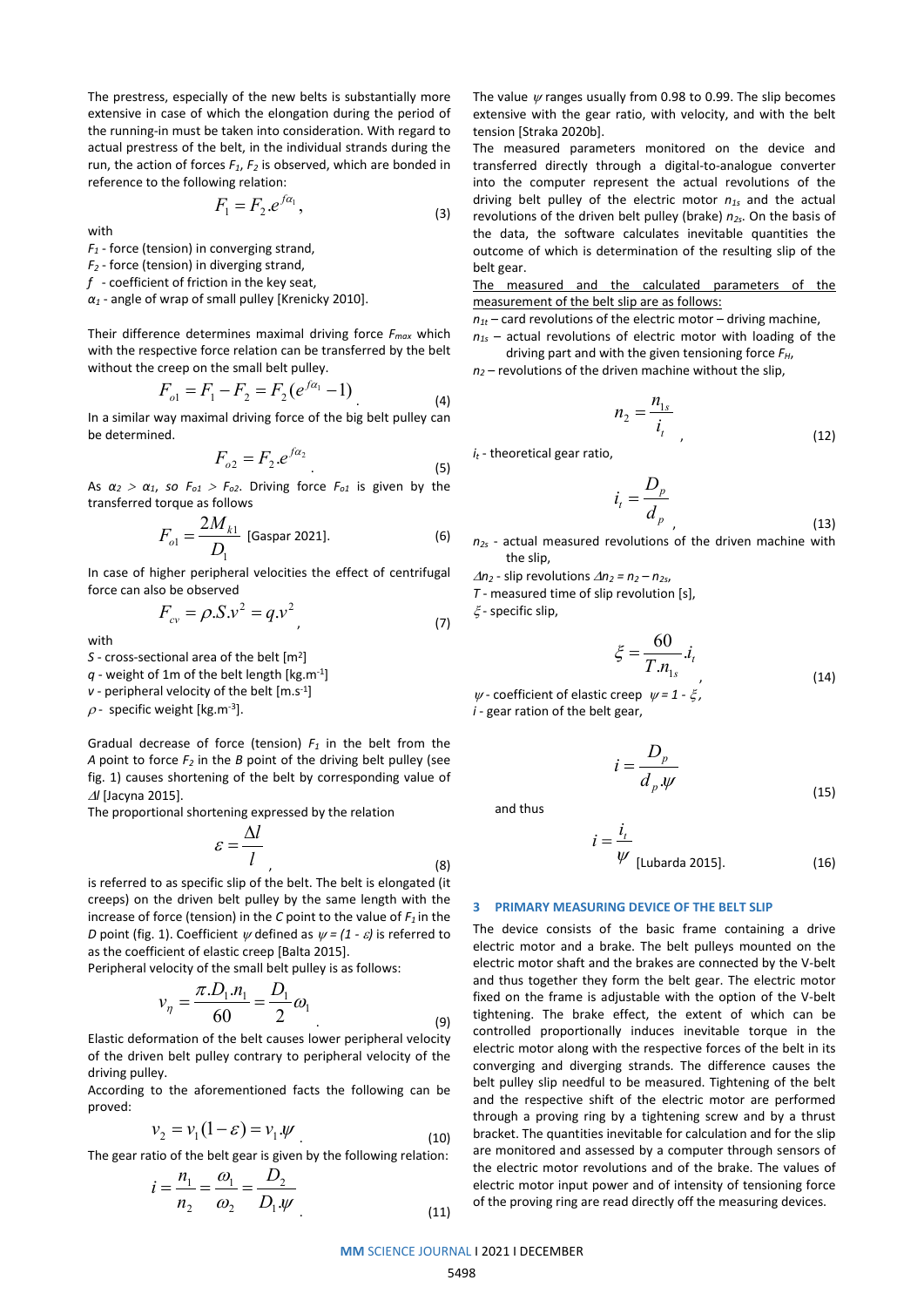The following figure 2 shows the scheme of the designed device and in figure 3 the actual designed measuring device of the belt gear slip is shown.



Figure 2. Scheme of measuring device of the belt gear slip: 1 – Electric motor, 2 – Brake, 3 – Computer, 4 – Sensor of output, 5 – Sensor of revolutions  $n_1$ , 6 – Sensor of revolutions  $n_2$ , 7 – Proving ring with deviation meter, 8 – Belt, 9 – Frame



#### **Figure 3.** Measuring device of the belt gear slip

To allow actual measurement as mentioned afore, the device must contain the sensors out of which a signal is sent to the computer and consequently the monitored state of the belt gear is assessed. The following figure 4. shows the sensors of a small (driving) and of a big (driven) belt pulley.



#### **Figure 4.** Fixed sensors for measurement of revolutions

The device in question intended for measurement of the belt gear slip is designed as a universal device in case of which a simple adjustment allows adding or changing of the individual components. The device enables change of the small or of the big belt pulley as well as the change of the belts and of input or output parameters, etc. [Gaspar 2017]. For instance, the change of the belt pulleys is carried out for the purpose of change of the gear ratio between input and output, which also represents the intention within the frame of the research innovation in the sphere of the belt gear testing.

# **4 INNOVATED MEASURING DEVICE OF THE BELT SLIP**

The newly designed device consists of the basic frame containing a drive electric motor and a driven electric motor, which is included into the assembly as a brake. The belt pulleys mounted on the electric motor shaft and on the driven electric motor are connected by the V-belt and thus together they form the belt gear [Mascenik 2011]. The asynchronous electric motors Siemens (1LA7090-2AA10ZA11 1.5KW 2900 rpm, 400V Y 50Hz IMB3 PTC thermistor) fixed on the frame are adjustable with the option of the V-belt tightening. The driven electric motor controlled by a frequency converter is set up as the brake the extent of which can be controlled proportionally and in the electric motor its brake effect induces respective forces of the belt in converging and diverging strands [Rewers 2018]. Yet, the difference causes the belt pulley slip that can be measured. Tightening of the belt and the respective shift of the electric motor are performed with a tensometric sensor of thrust, a screw rod and thrust bracket. The quantities inevitable for calculation and for the slip are monitored and assessed by a computer through sensors of actual revolutions of both the driven and driving electric motors. The values of intensity of tensioning force are assessed by a PC [Bun 2018]. Figure 5 shows the 3D model and figure 8 shows the scheme of the designed device and in figure 7 the actual designed measuring device of the belt gear slip is shown.



**Figure 5.** Newly designed stand for belt gear testing

Monitoring and adjustment of the belt tightening is directly connected via force tensometric sensor of EMSYST EMS50. A membrane sensor features bridge interconnection in case of small dimensions and measurement is carried out in direction of pressure. Force measurement ranges from 0.1 up to 10 kN. The sensor can serve for industrial as well as for laboratory purposes. The position of the sensor is shown in Fig. 6.



#### **Figure 6.** Monitoring of belt tightening with tensometric sensor of thrust

The test device consists of three basic interconnected and working units, namely:

- measuring unit with belt transmission,
- control and regulate unit,
- monitoring and evaluation unit.

The measuring unit (Fig. 9) of the device consists of a base metal frame on which the components necessary for the measurement are mounted. A pair of electric motors is placed on the slides mounted on the base frame. The necessary belt tension is provided by the sliding of the electric motors. The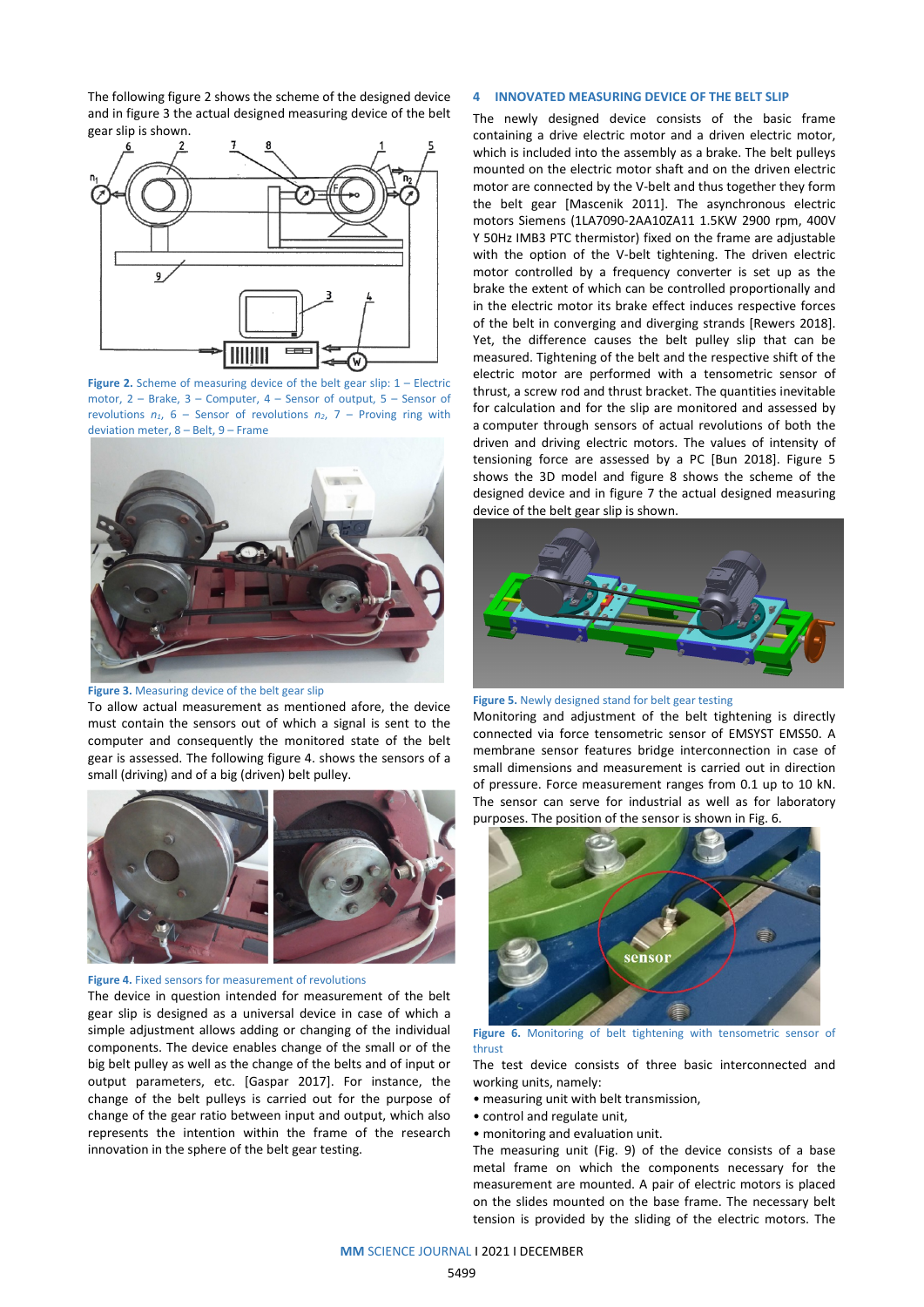belt tension is possible to control by means of a tensioning screw located at the bottom of the base frame, passing through the internal thread. One of the electric motors serves as a driver of gear, the other one serves as a brake to be used as a load of gear.



**Fig. 7.** A device for the belt transmission characteristics measuring. 1 base metal frame, 2 - driving electric motor, 3 - driven electric motor, 4 - tested belt, 5 – tensometer EMSYST EMS50, 6 - tensioning plate, 7 tensioning screw, 8- converter, 9- sensor of actual revolutions of driving belt pulley, 10 - sensor of actual revolutions of driven belt pulley**.**

The three-phase asynchronous electro motors Siemens (1LA7090-2AA10ZA11 1.5kW, 2900 rpm, 400V, 50Hz) are used in the assembly of the measuring stand. The electro motors are designed to drive industrial equipment such as ventilators, pumps, machine tools etc.

The transfer of the rotary motion between the pulleys located on the shafts of the electric motors is provided by means of a wedge-shaped belt. The measuring stand makes it easy to replace the pulleys on the electric motor shafts for testing the different belts or straps [Mascenik 2016a].

Following fig. 8 shows a scheme of the device designed for measuring of belt gear slip or for testing of new belt types. The device assembly consists of the following:  $1 -$  driving electric motor,  $2$  – driven electric motor as the assembly brake,  $3$  – monitoring and assessing computer,  $4 - \text{belt}$ ,  $5 - \text{sensor}$  of the actual revolutions of input belt pulley, 6 – sensor of the actual revolutions of output belt pulley, 7 – tensometric sensor of thrust,  $8 -$  supporting frame, FM1 – frequency converter to control the driving electric motor, FM2 – frequency converter to control the driven electric motor.



# **Figure 8.** Scheme of device designed to test the belt

Monitoring and adjustment of the belt tightening is directly connected via force tensometric sensor of EMSYST EMS50. Membrane sensor features bridge interconnection in case of small dimensions and measurement is carried out in direction of pressure. The range of force measurement is from 0.1 up to 100 kN. The sensor can serve for industrial as well as laboratory purposes [Husar 2021].

For the purpose of controlling and regulation of the electric motor's operation, the test stand is equipped with a primary control unit (Fig. 9) consisting of a pair of frequency converters and a connecting cable with a USB/RS485 converter enabling the interconnection of the frequency converters with the computer [Krenicky 2012].

Frequency converters can be controlled and monitored when the entire assembly is connected to the PC through monitoring and adjusting SoMove software. SoMove software is used for configuration and adjustment of parameters of Altivar frequency converters, of Lexium synchronous drives, TeSys motor starters.





SoMove program features a unique option of off-line mode which allows access to any parameter of the adjusted device (prior to connection to a superior system) [Straka 2020a]. Its output is a configuration file that can be archived, printed or exported to Excel. The created configuration can be read by multi-Loader which, apart from other, allows copying of parameters without use of personal computer.

## **5 CONCLUSIONS**

One of the aims of the measuring device design is to determine limiting conditions or to define a destruction point through extreme loadings of the belt. The stand design stemmed from the essential technological and structural knowledge gained from technical literature, available materials and practical advice offered by the experienced professionals [Coranic 2021]. The selection of the most suitable alternative was preceded by a proposal of several alternatives and their detailed analysis by means of virtual model. Through application of the installed sensors the device allows measuring of the actual revolutions of belt pulleys which are compared with the ones set up for frequency converters. Monitoring of the inevitable parameters to determine for example the belt gear slip is carried out by means of the sensors installed at pre-defined places the data from which are processed by the PC [Mascenik 2016b]. When the device is placed on a damping or rubber pad the vibrations of conversion can be measured. The results and knowledge of research measurements could contribute to the sphere of development of new types of belt gears.